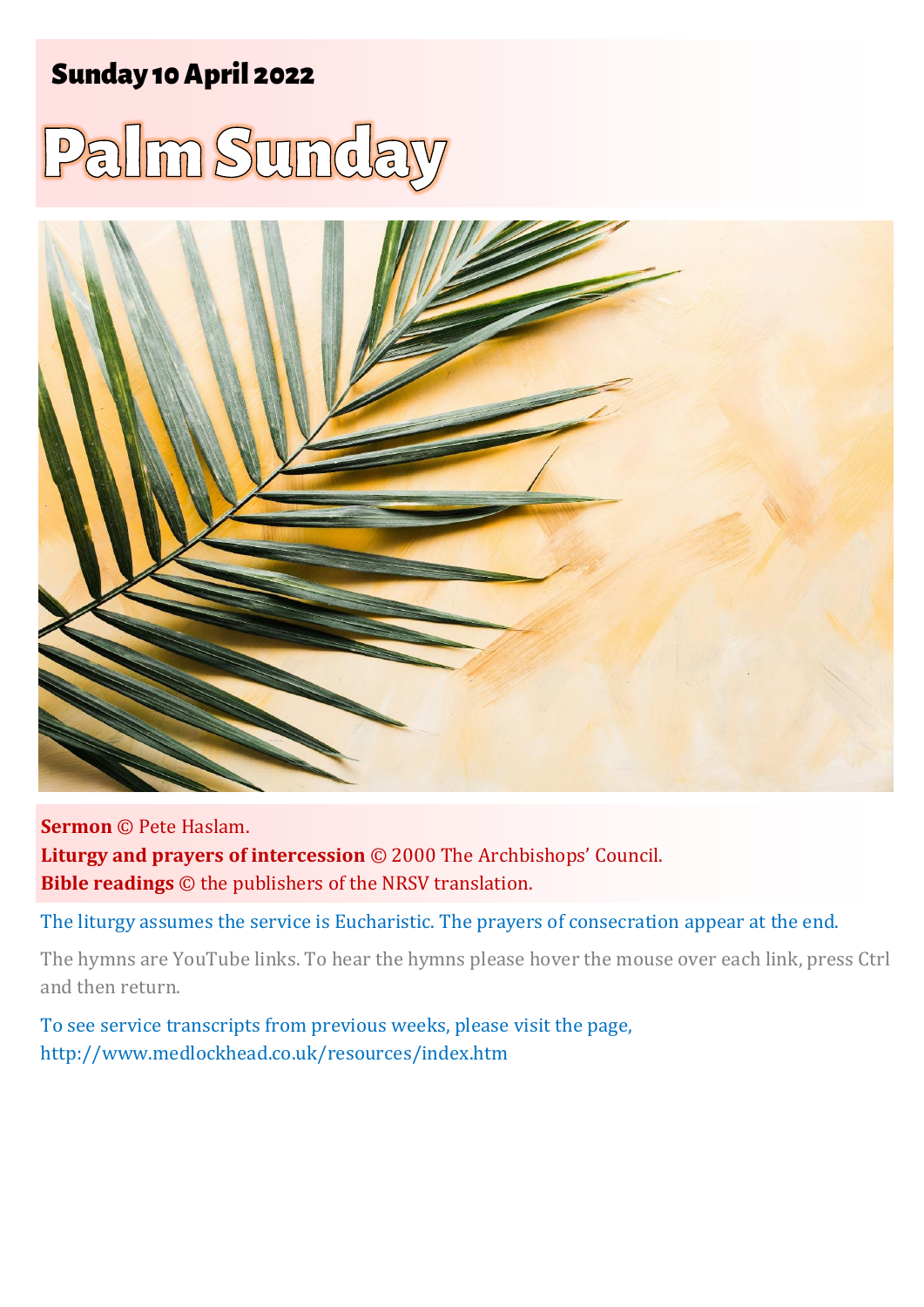# **The Welcome Liturgy of the palms**

In the name of the Father, and of the Son and of the Holy Spirit.

All **Amen.**

The Lord be with you,

#### All **and also with you.**

#### HYMN 1 **[All glory laud and honour](https://www.youtube.com/watch?v=eBfJyjDolwA)** (please click on this link to hear the hymn)

Dear brothers and sisters in Christ, during Lent we have been preparing by works of love and self-sacrifice for the celebration of our Lord's death and resurrection. Today we come together to begin this solemn celebration in union with the Church throughout the world. Christ enters his own city to complete his work as our Saviour, to suffer, to die, and to rise again. Let us go with him in faith and love, so that, united with him in his sufferings, we may share his risen life.

#### *The people hold up palms or branches while this prayer is said by the president*

God our Saviour, whose Son Jesus Christ entered Jerusalem as Messiah to suffer and to die; let these palms be for us signs of his victory and grant that we who bear them in his name may ever hail him as our King, and follow him in the way that leads to eternal life; who is alive and reigns now and for ever. All **Amen.**

# **The Palm Gospel**

Hear the Gospel of our Lord Jesus Christ according to Luke.

#### All **Glory to you, O Lord.**

Jesus went on ahead, going up to Jerusalem.

When he had come near Bethphage and Bethany, at the place called the Mount of Olives, he sent two of the disciples, saying, 'Go into the village ahead of you, and as you enter it you will find tied there a colt that has never been ridden. Untie it and bring it here. If anyone asks you, "Why are you untying it?" just say this: "The Lord needs it."' So those who were sent departed and found it as he had told them. As they were untying the colt, its owners asked them, 'Why are you untying the colt?' They said, 'The Lord needs it.' Then they brought it to Jesus; and after throwing their cloaks on the colt, they set Jesus on it. As he rode along, people kept spreading their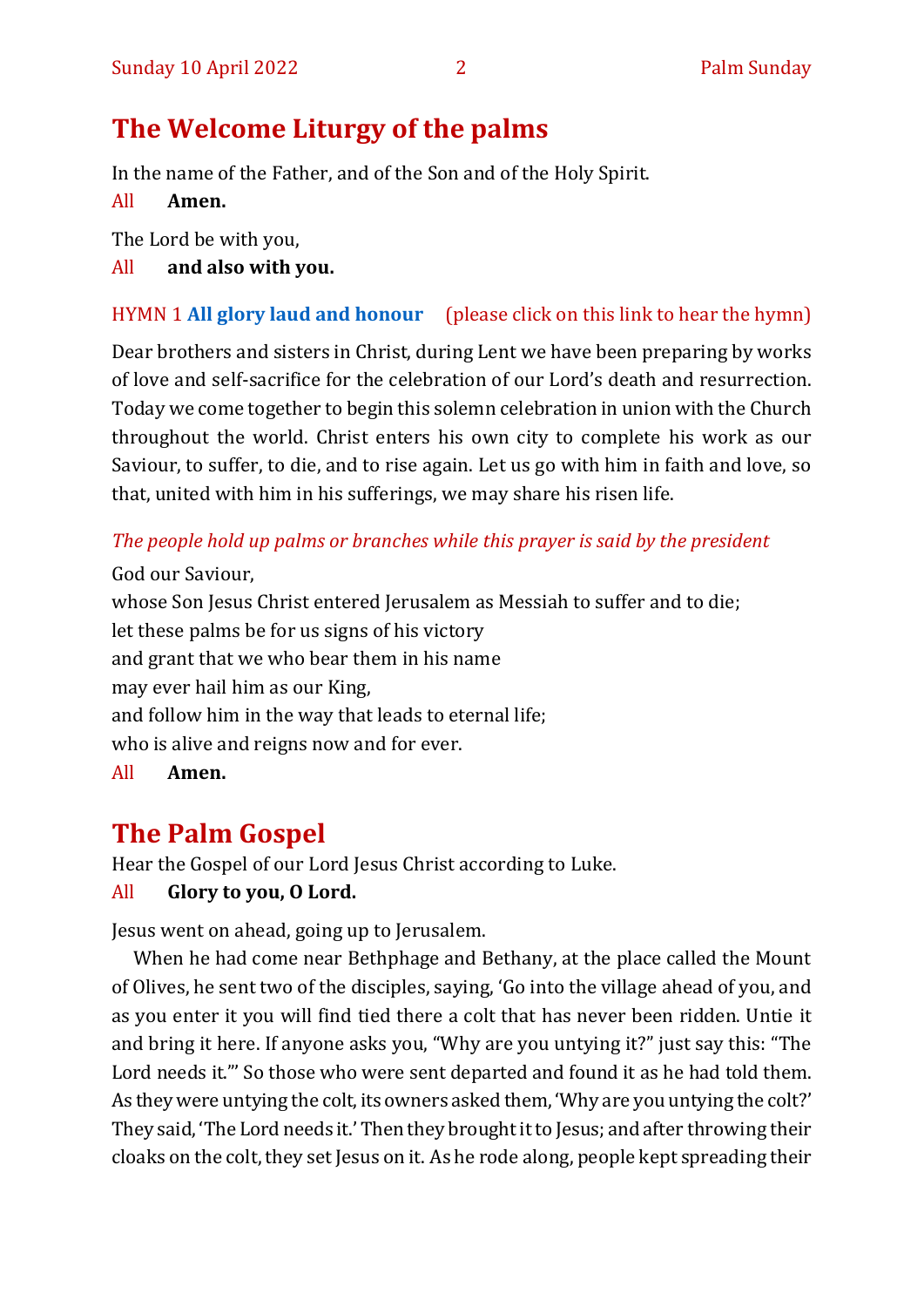cloaks on the road. As he was now approaching the path down from the Mount of Olives, the whole multitude of the disciples began to praise God joyfully with a loud voice for all the deeds of power that they had seen, saying,

'Blessed is the king who comes in the name of the Lord! Peace in heaven, and glory in the highest heaven!'

Some of the Pharisees in the crowd said to him, 'Teacher, order your disciples to stop.' He answered, 'I tell you, if these were silent, the stones would shout out.' *Luke 19:28–40*

This is the Gospel of the Lord. All **Praise to you, O Christ.**

# The Procession

So let us go forth, praising Jesus our Messiah.

HYMN 2 **[Hail thee festival day](https://www.youtube.com/watch?v=uzk-2RManE8)** (please click on this link to hear the hymn)

# **The Preparation**

All **Almighty God,**

**to whom all hearts are open, all desires known, and from whom no secrets are hidden: cleanse the thoughts of our hearts by the inspiration of your Holy Spirit, that we may perfectly love you, and worthily magnify your holy name; through Christ our Lord. Amen.**

Our Lord Jesus Christ said: The first commandment is this: 'Hear, O Israel, the Lord our God is the only Lord. You shall love the Lord your God with all your heart, with all your soul, with all your mind, and with all your strength.'

And the second is this: 'Love your neighbour as yourself.'

There is no other commandment greater than these.

On these two commandments hang all the law and the prophets.

#### All **Amen. Lord, have mercy.**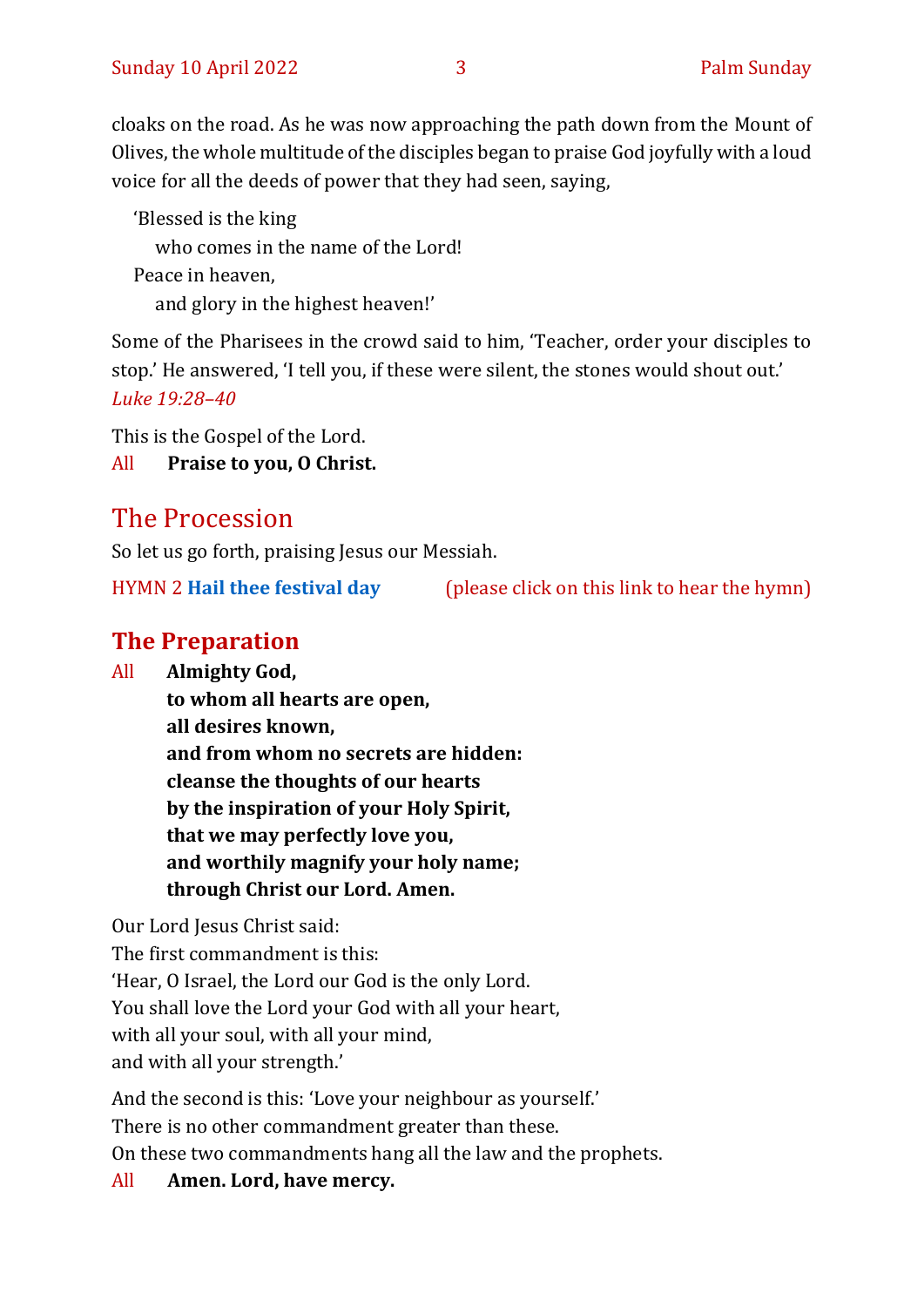The sacrifice of God is a broken spirit; a broken and contrite heart God will not despise. Let us come to the Lord, who is full of compassion, and confess our sins in penitence and faith, firmly resolved to keep God's commandments and to live in love and peace with all.

All **Almighty God, our heavenly Father, we have sinned against you and against our neighbour in thought and word and deed, through negligence, through weakness, through our own deliberate fault. We are truly sorry and repent of all our sins. For the sake of your Son Jesus Christ, who died for us, forgive us all that is past and grant that we may serve you in newness of life to the glory of your name. Amen.**

Almighty God,

who forgives all who truly repent, have mercy upon you, pardon and deliver you from all your sins, confirm and strengthen you in all goodness, and keep you in life eternal; through Jesus Christ our Lord.

All **Amen.**

# **The Gloria**

The Gloria is usually omitted during Lent.

# **The Collect for Palm Sunday**

Almighty and everlasting God, who in your tender love towards the human race sent your Son our Saviour Jesus Christ to take upon him our flesh and to suffer death upon the cross: grant that we may follow the example of his patience and humility, and also be made partakers of his resurrection;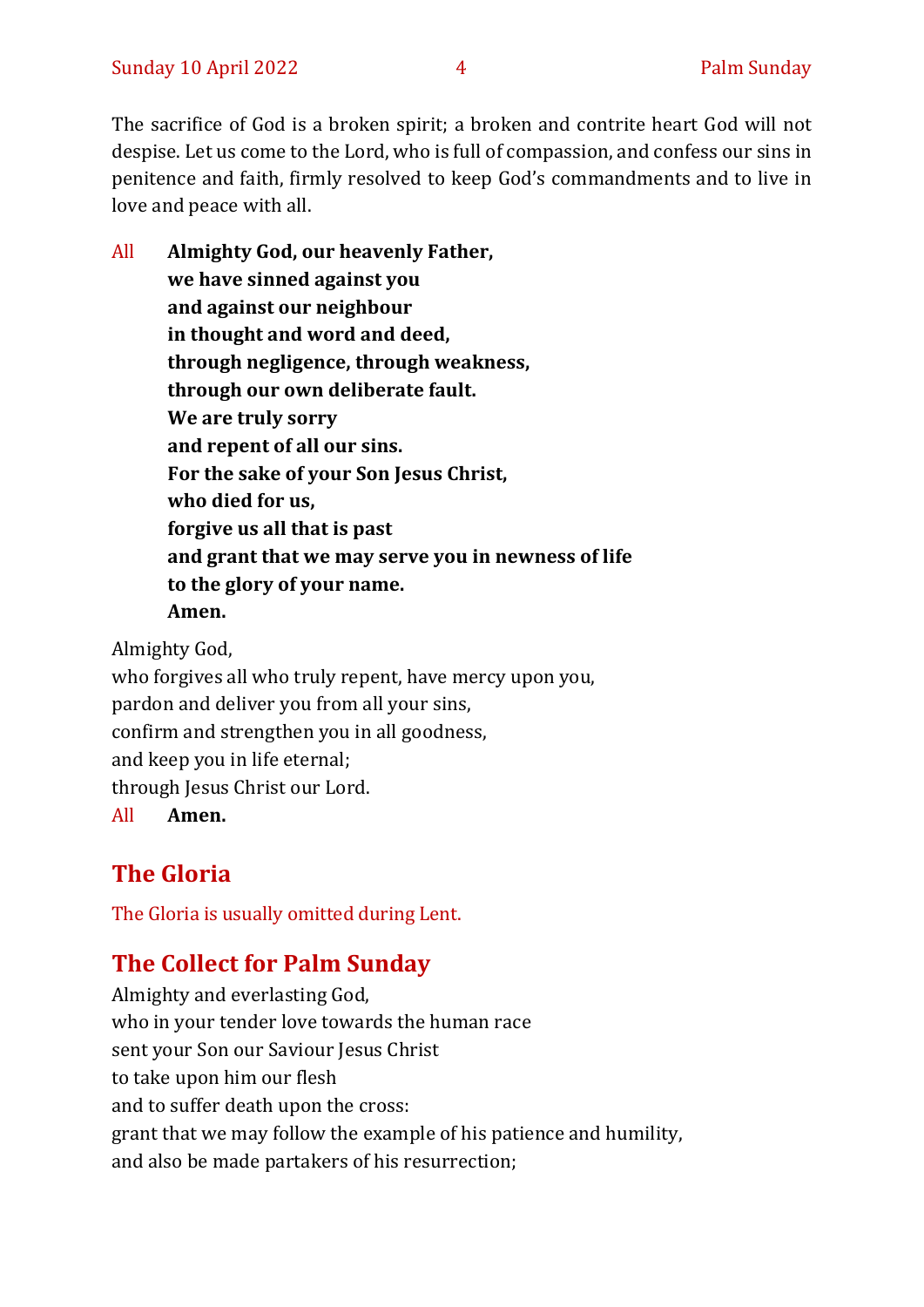through Jesus Christ your Son our Lord, who is alive and reigns with you, in the unity of the Holy Spirit, one God, now and for ever.

# All **Amen.**

### **First reading**

A reading from the book of the Prophet Isaiah

The Lord God has given me the tongue of a teacher, that I may know how to sustain the weary with a word. Morning by morning he wakens—wakens my ear to listen as those who are taught. The Lord God has opened my ear, and I was not rebellious, I did not turn backward. I gave my back to those who struck me, and my cheeks to those who pulled out the beard; I did not hide my face from insult and spitting. The Lord God helps me; therefore I have not been disgraced; therefore I have set my face like flint, and I know that I shall not be put to shame; he who vindicates me is near. Who will contend with me? Let us stand up together. Who are my adversaries? Let them confront me. It is the Lord God who helps me; who will declare me guilty? All of them will wear out like a garment; the moth will eat them up. *Isaiah 50:4–9*

This is the Word of the Lord

All **Thanks be to God.**

# **Second reading**

A reading from St Paul's Letter to the Philippians

If then there is any encouragement in Christ, any consolation from love, any sharing in the Spirit, any compassion and sympathy, make my joy complete: be of the same mind, having the same love, being in full accord and of one mind. Do nothing from selfish ambition or conceit, but in humility regard others as better than yourselves. Let each of you look not to your own interests, but to the interests of others. Let the same mind be in you that was in Christ Jesus, who, though he was in the form of God, did not regard equality with God as something to be exploited, but emptied himself, taking the form of a slave, being born in human likeness. And being found in human form, he humbled himself and became obedient to the point of death even death on a cross. Therefore God also highly exalted him and gave him the name that is above every name, so that at the name of Jesus every knee should bend, in heaven and on earth and under the earth, and every tongue should confess that Jesus Christ is Lord, to the glory of God the Father.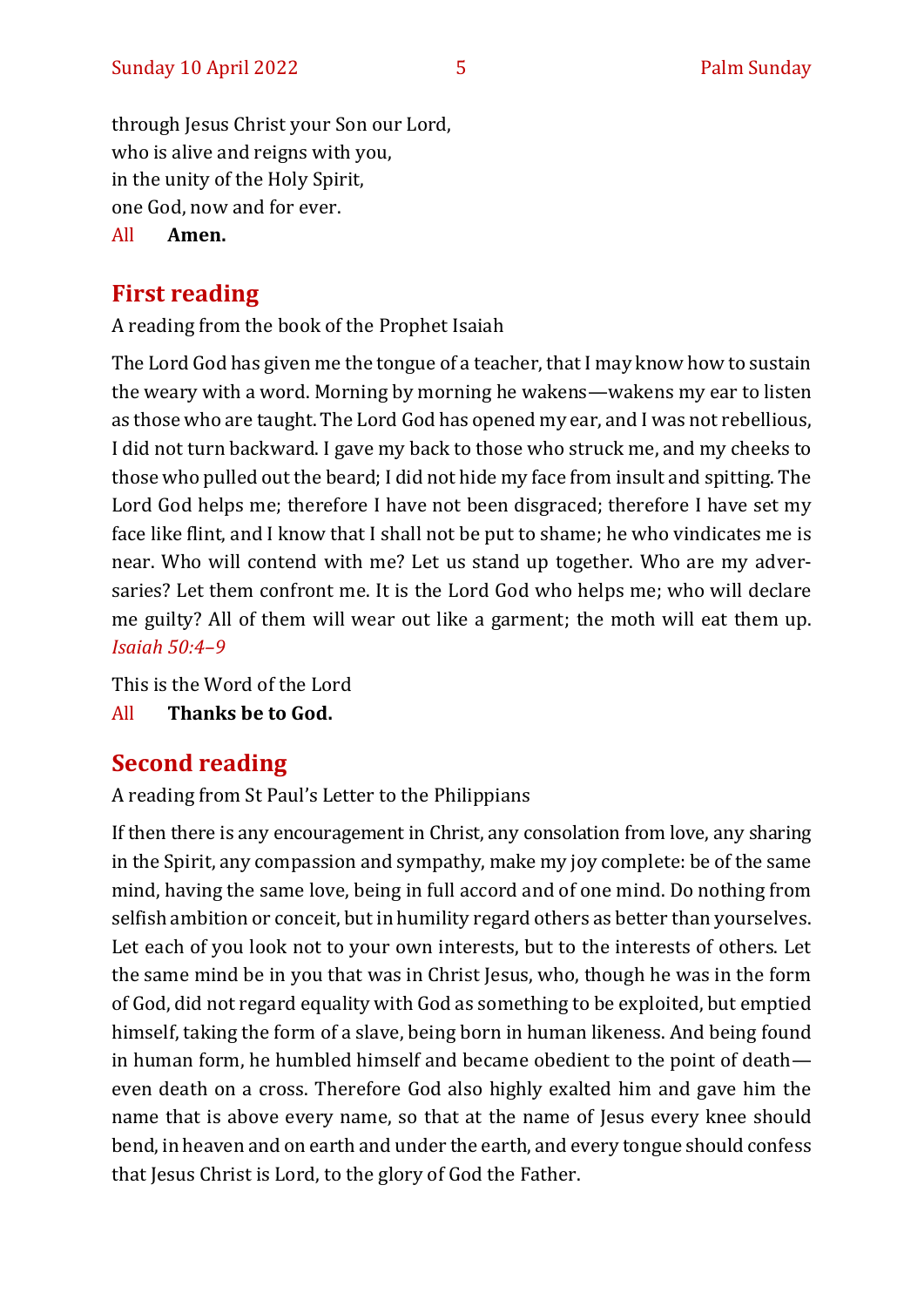Therefore, my beloved, just as you have always obeyed me, not only in my presence, but much more now in my absence, work out your own salvation with fear and trembling; for it is God who is at work in you, enabling you both to will and to work for his good pleasure. *Philippians 2:1–13*

This is the Word of the Lord

All **Thanks be to God.**

#### HYMN 3 **[Make way! Make way!](https://www.youtube.com/watch?v=1MvXRSmKhXk)** (click on this link to hear the hymn)

#### **Gospel reading**

Hear the Gospel of our Lord Jesus Christ according to Mark

#### All **Glory to you O Lord.**

The assembly rose as a body and brought Jesus before Pilate. They began to accuse him, saying, 'We found this man perverting our nation, forbidding us to pay taxes to the emperor, and saying that he himself is the Messiah, a king.'Then Pilate asked him, 'Are you the king of the Jews?' He answered, 'You say so.' Then Pilate said to the chief priests and the crowds, 'I find no basis for an accusation against this man.' But they were insistent and said, 'He stirs up the people by teaching throughout all Judea, from Galilee where he began even to this place.'

When Pilate heard this, he asked whether the man was a Galilean. And when he learned that he was under Herod's jurisdiction, he sent him off to Herod, who was himself in Jerusalem at that time. When Herod saw Jesus, he was very glad, for he had been wanting to see him for a long time, because he had heard about him and was hoping to see him perform some sign. He questioned him at some length, but Jesus gave him no answer. The chief priests and the scribes stood by, vehemently accusing him. Even Herod with his soldiers treated him with contempt and mocked him; then he put an elegant robe on him, and sent him back to Pilate.That same day Herod and Pilate became friends with each other; before this they had been enemies.

Pilate then called together the chief priests, the leaders, and the people, and said to them, 'You brought me this man as one who was perverting the people; and here I have examined him in your presence and have not found this man guilty of any of your charges against him. Neither has Herod, for he sent him back to us. Indeed, he has done nothing to deserve death. I will therefore have him flogged and release him.'

Then they all shouted out together, 'Away with this fellow! Release Barabbas for us!' (This was a man who had been put in prison for an insurrection that had taken place in the city, and for murder.) Pilate, wanting to release Jesus, addressed them again; but they kept shouting, 'Crucify, crucify him!' A third time he said to them,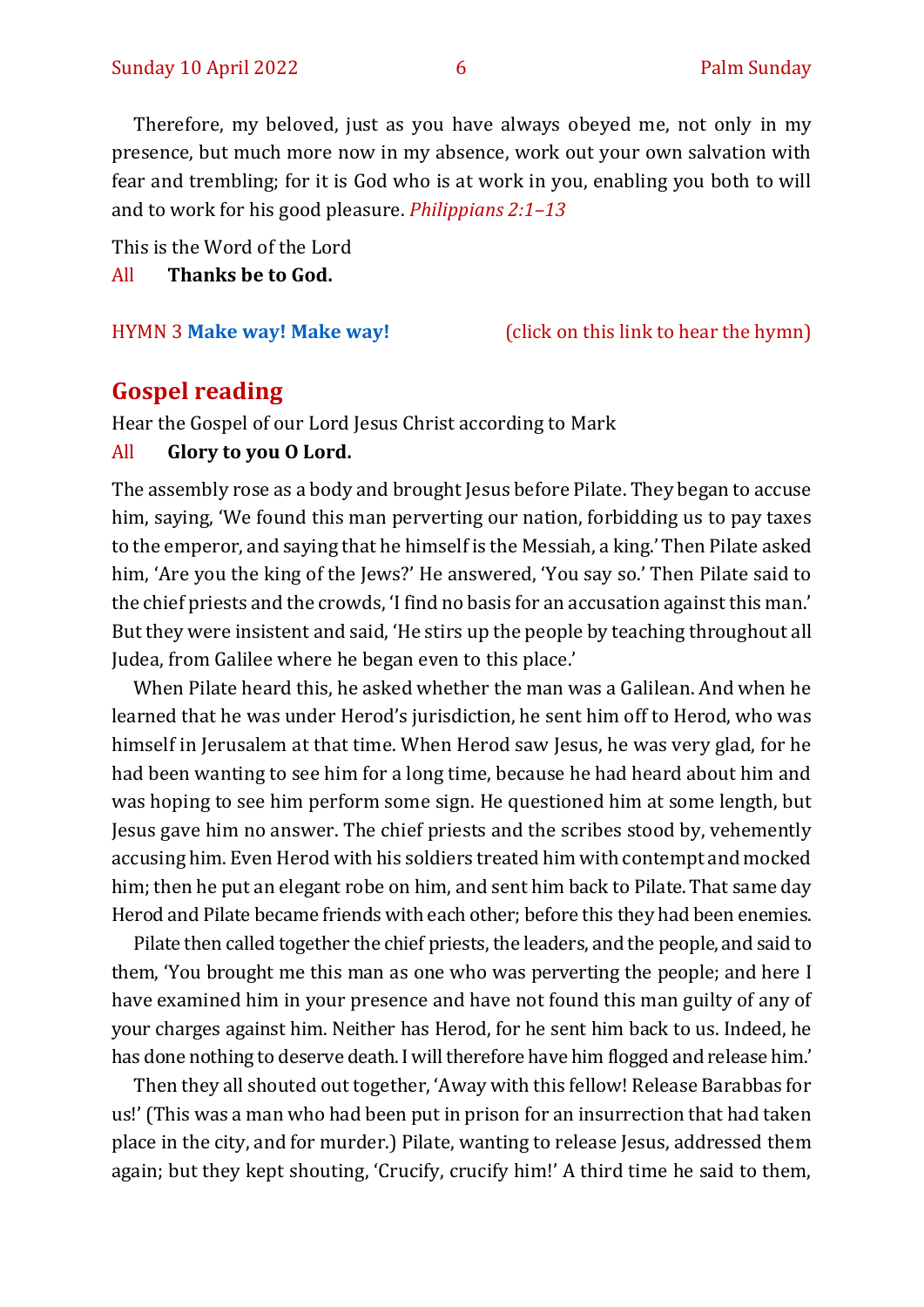'Why, what evil has he done? I have found in him no ground for the sentence of death; I will therefore have him flogged and then release him.' But they kept urgently demanding with loud shouts that he should be crucified; and their voices prevailed. So Pilate gave his verdict that their demand should be granted. He released the man they asked for, the one who had been put in prison for insurrection and murder, and he handed Jesus over as they wished.

As they led him away, they seized a man, Simon of Cyrene, who was coming from the country, and they laid the cross on him, and made him carry it behind Jesus. A great number of the people followed him, and among them were women who were beating their breasts and wailing for him. But Jesus turned to them and said, 'Daughters of Jerusalem, do not weep for me, but weep for yourselves and for your children. For the days are surely coming when they will say, "Blessed are the barren, and the wombs that never bore, and the breasts that never nursed." Then they will begin to say to the mountains, "Fall on us"; and to the hills, "Cover us." For if they do this when the wood is green, what will happen when it is dry?'

Two others also, who were criminals, were led away to be put to death with him. When they came to the place that is called The Skull, they crucified Jesus[\[e\]](https://www.biblegateway.com/passage/?search=luke+23&version=NRSVA#fen-NRSVA-25959e) there with the criminals, one on his right and one on his left. Then Jesus said, 'Father, forgive them; for they do not know what they are doing.' And they cast lots to divide his clothing. And the people stood by, watching; but the leaders scoffed at him, saying, 'He saved others; let him save himself if he is the Messiah of God, his chosen one!' The soldiers also mocked him, coming up and offering him sour wine, and saying, 'If you are the King of the Jews, save yourself!' There was also an inscription over him, 'This is the King of the Jews.'

One of the criminals who were hanged there kept deriding him and saying, 'Are you not the Messiah? Save yourself and us!' But the other rebuked him, saying, 'Do you not fear God, since you are under the same sentence of condemnation? And we indeed have been condemned justly, for we are getting what we deserve for our deeds, but this man has done nothing wrong.' Then he said, 'Jesus, remember me when you come into your kingdom.' He replied, 'Truly I tell you, today you will be with me in Paradise.'

It was now about noon, and darkness came over the whole land until three in the afternoon, while the sun's light failed; and the curtain of the temple was torn in two. Then Jesus, crying with a loud voice, said, 'Father, into your hands I commend my spirit.' Having said this, he breathed his last. When the centurion saw what had taken place, he praised God and said, 'Certainly this man was innocent.' And when all the crowds who had gathered there for this spectacle saw what had taken place, they returned home, beating their breasts. But all his acquaintances, including the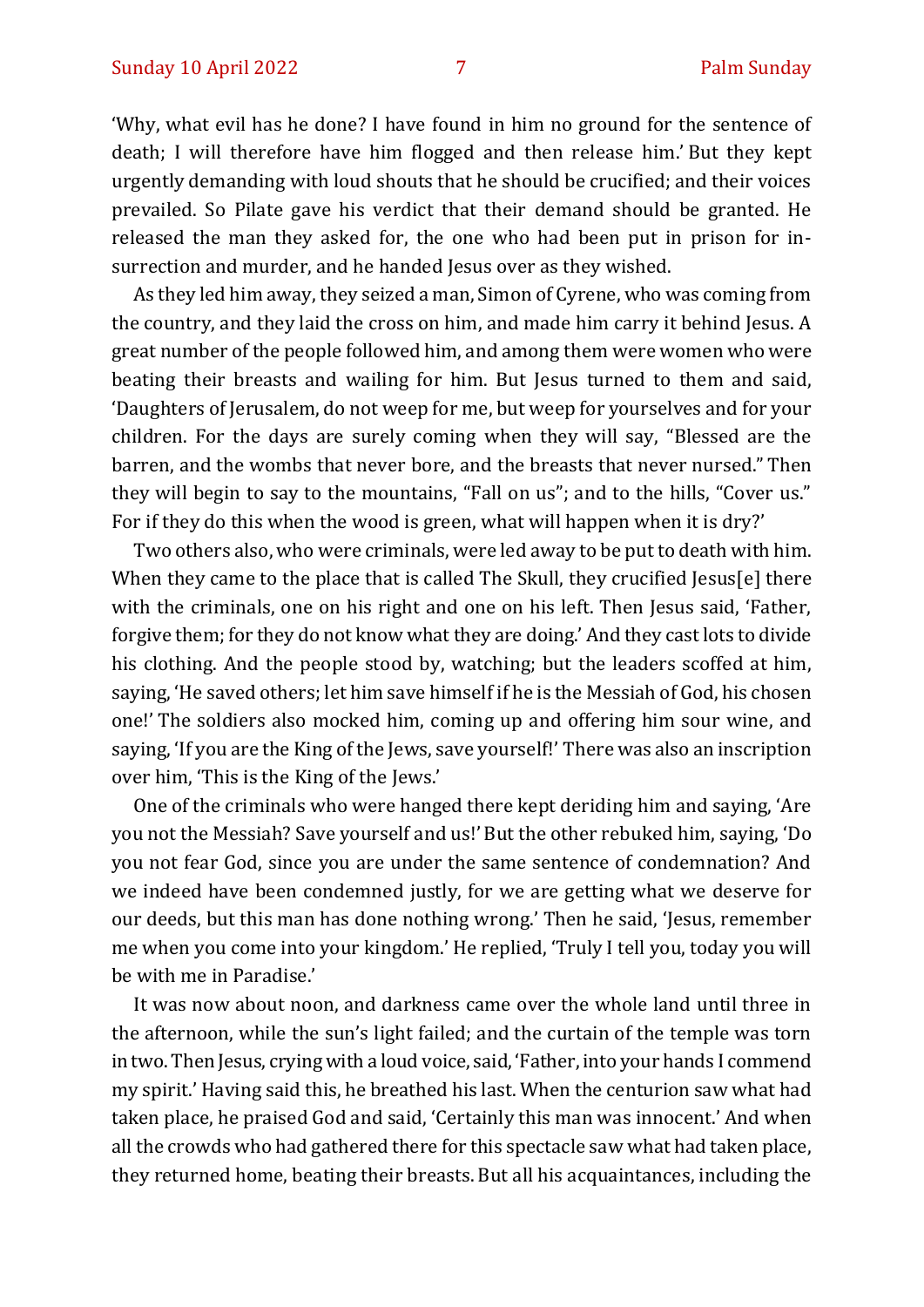women who had followed him from Galilee, stood at a distance, watching these things. *Luke 23:1–49*

This is the Gospel of the Lord

All **Praise to you O Christ.** 

#### **Sermon**

We may have seen sporting programs that show both successful sporting events and then finish with a spectacular failure by an athlete at an inappropriate time. What that's that got to do with Palm/Passion Sunday? Well, on this day, when the church commemorates our Lord's entry in Jerusalem, we are reminded that things are not always what they seem. What seems like a victory may well lead to agony, while what initially appears as to be defeat may well be a threshold to triumph. This is true for Palm Sunday because it's also Passion Sunday. For today is all about the agony of victory and the triumph of defeat. A little background might prove to be helpful here. Jesus rode into Jerusalem on young colt. There is rich meaning in this choice of animal. Kings would ride this animal as a sign that they were coming in peace, as opposed to a horse which meant they were coming to conquer. So Jesus' choice of animal ride was symbolic, he was making a point. In this one symbolic act Jesus proclaimed himself a king, he proclaimed himself the Messiah who came in peace.

The Pharisees tried to shush the disciples and the people because they knew what Jesus was saying. The Pharisees were either insulted by the thought of Jesus being the King/Messiah and the people accepting him as such, or they were worried that the Romans would see this as an act of treason and hold the people accountable. Whatever the Pharisees feared, they were actively involved in trying to stop Jesus.

But what about the people? How did they interpret Jesus' act? Well, the people were in Jerusalem for the Passover. Scholars believe that as many as 100,000 people had come for the Passover Celebration. It means the crowd was surely a mix of people from all over the region. Their common bond though, was their Jewish faith. They knew and understood the symbolism of Jesus' act. They knew of the prophesy of Zechariah,

'Rejoice greatly, daughter of Zion! Shout, daughter of Jerusalem! Behold, your King comes to you! He is righteous, and having salvation; lowly, and riding on a donkey, even on a colt, the foal of a donkey.'

The people were educated in their faith. The people had been raised to be on the look out for the Messiah/King. The people knew what to look for so they shouted, 'Blessed is the king who comes in the name of the Lord!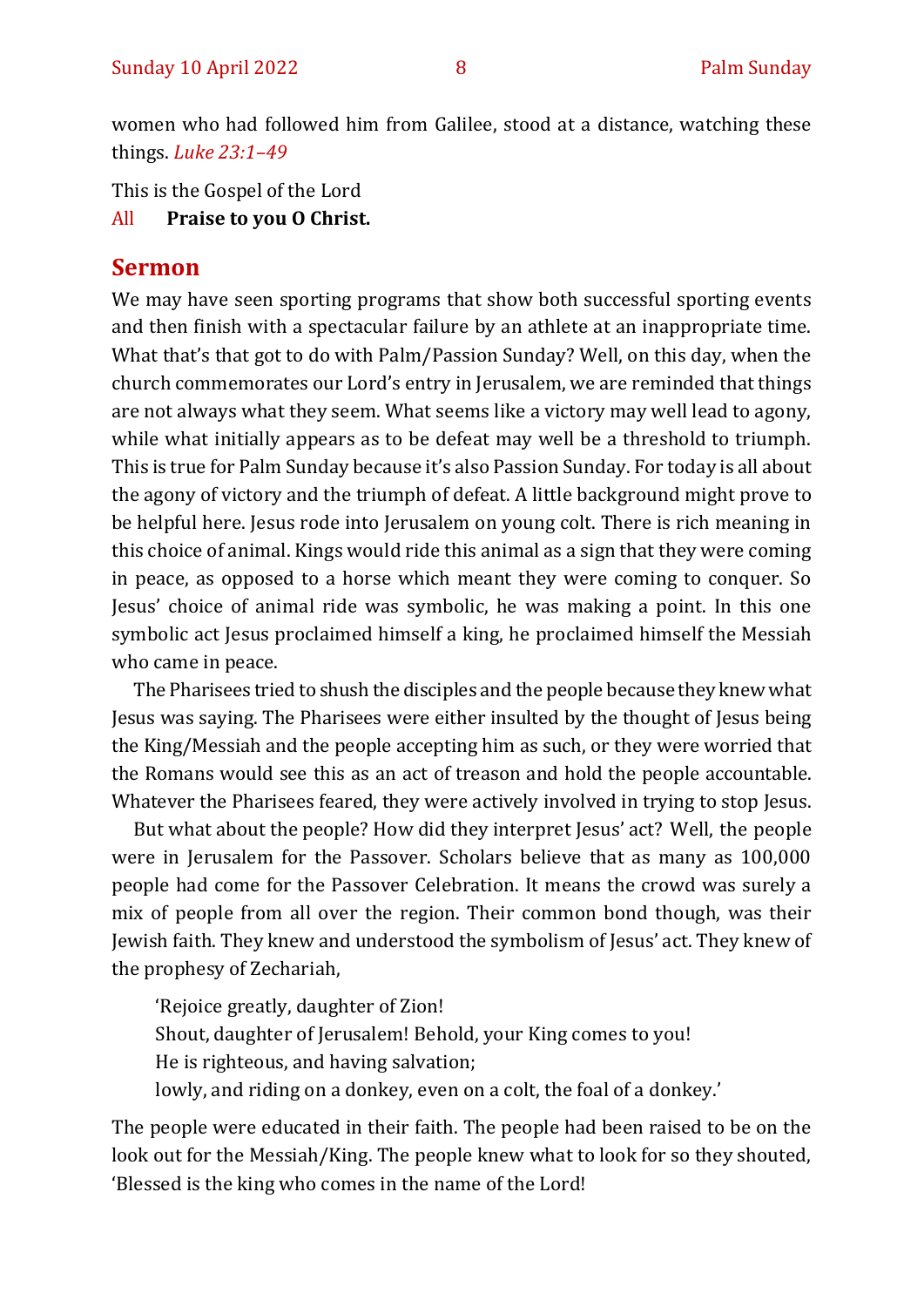But the question quickly becomes what kind of king, what kind of Messiah did the people understand Jesus to be? That's still a question that resonates today. The Jewish crowd lived under Roman rule. While they were not enslaved as they had been in Egypt so many years ago, they weren't free either. They were under the careful watch of the Romans. Pontius Pilate was the representative for the Romans, the regional governor in that area, and his power over the Jews were fairly sweeping. This meant that, for the average Jew, the Romans were the ones they felt they needed to be delivered from. So, when Jesus comes into Jerusalem proclaiming himself king, many in the crowd must have said, 'We've got a king! Glory to God! Hosanna! This king will deliver us from the Romans!' Many in the crowd wanted to overlook Jesus' riding the colt, the symbol of peace, they wanted to see past that and think of Jesus as a military king, someone who would soon be leading an uprising against the Romans.

Think how this must have made Jesus feel. This is the agony of victory. Jesus came to deliver the people not from the Romans, but from a much more dangerous enemy, sin—and sin's consequence, death. But here he is riding into Jerusalem in kingly peace and the people don't understand. They don't get it. They want Jesus to be something he is not. The mob mentality takes over and soon the crowd grows to the point where this is not just an entrance but a parade, complete with shouts of 'Hosanna' and 'Blessed is the king who comes in the name of the Lord!' In a single instant Jesus had become the object of great hope and expectation. How disappointed the people must have been to discover Jesus was not the kind of king they expected, not the kind of Messiah they wanted. How disappointing for Jesus to discover the people still did not understand, they still lacked the eyes to see and the ears to hear. Such disappointment led Jesus to cry over Jerusalem. Such disappointment led the people to move, in just a few day's time, from shouts of 'Hosanna!' to shouts of 'Crucify Him!'

But Jesus knew what he was doing. He had, time after time, proclaimed his death to be near, proclaimed his death would come in Jerusalem, proclaimed that his death was necessary. But here was the city of Jerusalem welcoming him. How tempting it must have been for Jesus to give in to the will of the people and say, 'O.K., I'll be your kind of king, your sort of Messiah.' How tempting it must have been to simply respond to the expectations of the people, give them what they want. But Jesus stayed the course laid out for him by God. Jesus knew that what the people wanted, what the people expected, was different than what they needed. Jesus would be the only one who would go against the wishes of the crowd and say, 'No. I will not be that kind of king. No. I am not that sort of Messiah.' And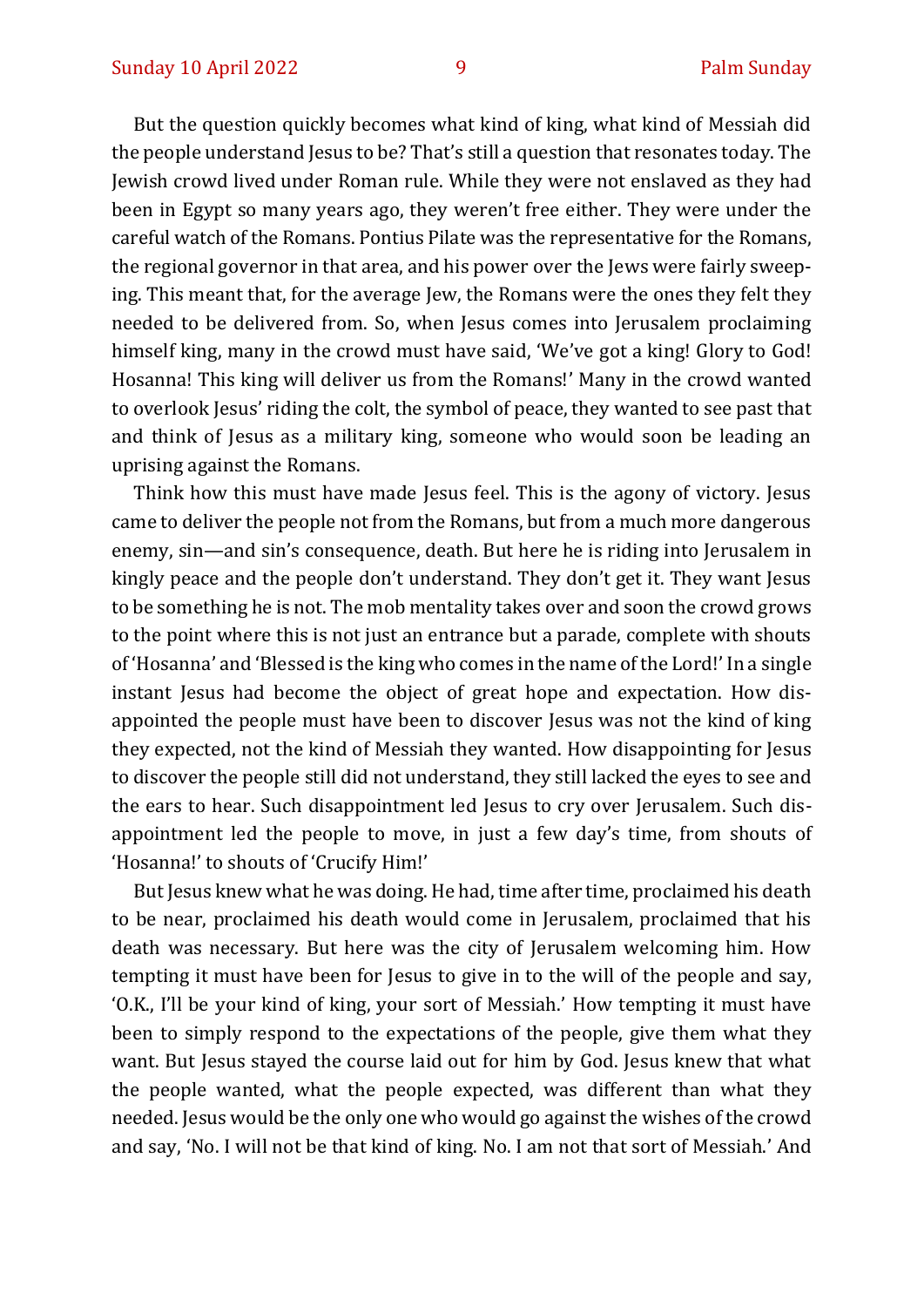by doing this, Jesus knew full well it would cost him his life. But from the Cross comes our victory. From the Cross comes the triumph of defeat.

You know, as much as I'd like to think things have changed in 2000 years I don't think that a lot has. We are still the people in the crowd. We still have our own set of misguided expectations of who God should be. We still have our demands that we place upon God and threaten God with our 'leaving him' if he doesn't meet our demands.

So how do we live out our calling? What is our focus? Who is our focus? Is the standard of success measured in worldly terms/ Or, is our focus Biblical? Is our focus on others: the hungry, the thirsty, the stranger, the naked, the sick and imprisoned?

Now putting it that way, the 'right answer' seems obvious and most of the time we're happy to give lip service to the 'right answer' while we go on living selfcentered lives and bargaining with God to get what we want out of him, Think about our own lives. Where is it that you know the agony of victory and the triumph of defeat? Raising children? At work? At school? In personal relationships? When have you lived victory but been misunderstood in the process? When have you experienced apparent defeat only to discover you were really winning. Remember those times and you begin to catch a small glimpse into the mind of Jesus during Holy Week.

The Good News, the Gospel for today, is what we need to hear, not what we want to hear. The Good News, the Gospel for today, reminds us that we are the crowd on this Palm Sunday, we are the ones who seldom understand, we are the ones whose fickle nature often has us turning on our God when our demands are not met, when our expectations are not lived up to.

We are the ones who shout not only 'Hosanna!' but also 'Crucify Him!' Nevertheless, the Good News, the Gospel for today, drives us to give thanks that God's love for us is bigger than our misguided demands and flawed expectations. The Gospel drives us to give God thanks for the love that will not die in Jesus Christ. The Gospel drives us to give thanks for the agony of victory and the triumph of defeat that makes life possible today, tomorrow, and in the age to come. Amen.

#### **The Creed**

Do you believe and trust in God the Father, the source of all being and life, the one for whom we exist?

All **We believe and trust in him.**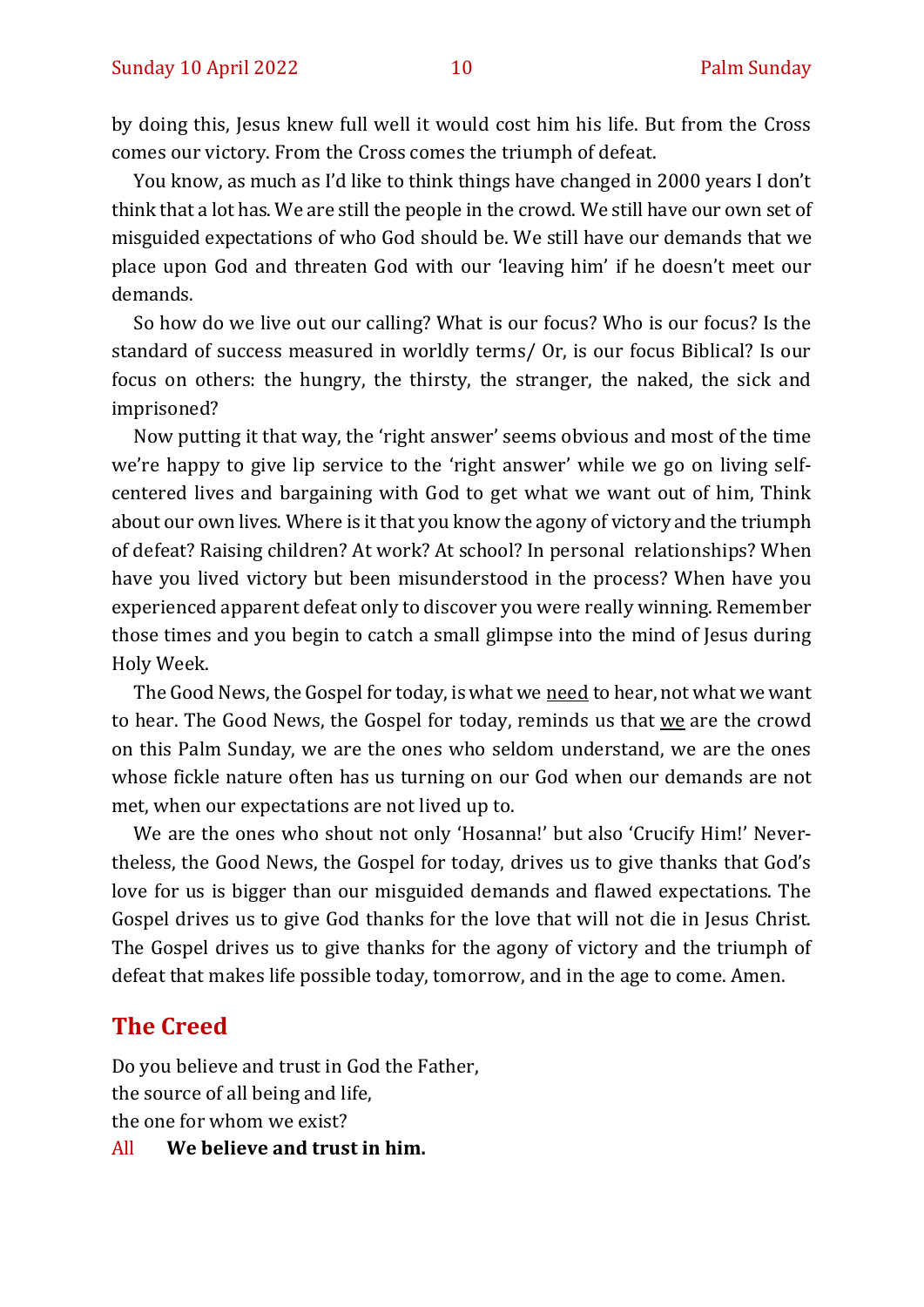Do you believe and trust in God the Son, who took our human nature, died for us and rose again?

#### All **We believe and trust in him.**

Do you believe and trust in God the Holy Spirit, who gives life to the people of God and makes Christ known in the world?

#### All **We believe and trust in him.**

This is the faith of the Church.

All **This is our faith. We believe and trust in one God, Father, Son and Holy Spirit. Amen.**

# **Prayers of intercession**

Let us pray to the Father through his Son who suffered on the cross for the world's redemption. Fill with your Spirit Christ's broken body, the Church … Give to Christian people everywhere a deep longing to take up the cross and to understand its mysterious glory. By the Saviour's cross and passion,

#### All **Lord, save us and help us.**

Bless those who lead the Church's worship at this solemn time … In the preaching of the word and the celebration of the sacraments draw your people close to you.

By the Saviour's cross and passion,

#### All **Lord, save us and help us.**

Strengthen those who are preparing for baptism, together with their teachers, sponsors and families … Teach them what it means to die and rise with Christ and prepare them to receive the breath of his Spirit. By the Saviour's cross and passion,

#### All **Lord, save us and help us.**

Look in your mercy upon the world you loved so much that you sent your Son to suffer and to die … Strengthen those who work to share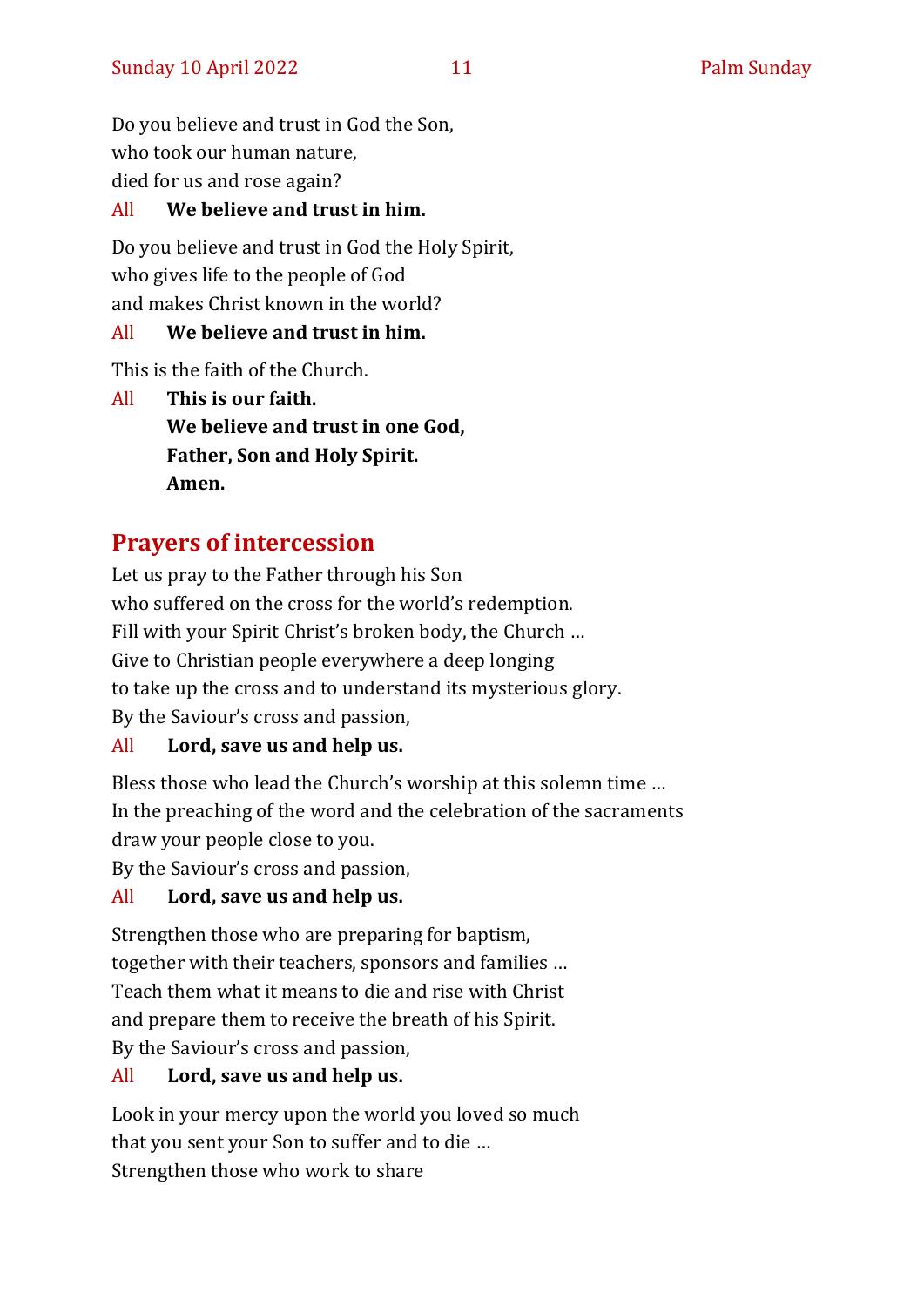the reconciliation won at such a cost upon the cross.

By the Saviour's cross and passion,

#### All **Lord, save us and help us.**

Bring healing by the wounds of Christ to all who are weighed down by pain and injustice … Help the lonely and the betrayed, the suffering and the dying, to find strength in the companionship of Jesus, and in his passion to know their salvation. By the Saviour's cross and passion,

#### All **Lord, save us and help us.**

Welcome into paradise all who have left this world in your friendship …

According to your promises,

bring them with all your saints

to share in all the benefits of Christ's death and resurrection.

By the Saviour's cross and passion,

#### All **Lord, save us and help us.**

All **Holy God, holy and strong, holy and immortal, have mercy on us.**

Merciful Father,

All **accept these prayers for the sake of your Son, our Saviour Jesus Christ. Amen.**

## **The peace**

Since we are justified by faith, we have peace with God through our Lord Jesus Christ, who has given us access to his grace.

The peace of the Lord be always with you,

#### All **And also with you.**

HYMN 4 **[Amazing love \(what love is this\)](https://www.youtube.com/watch?v=ItR0E1lg7lY)** (click on this link to hear the hymn)

The liturgy of the Communion Service appears below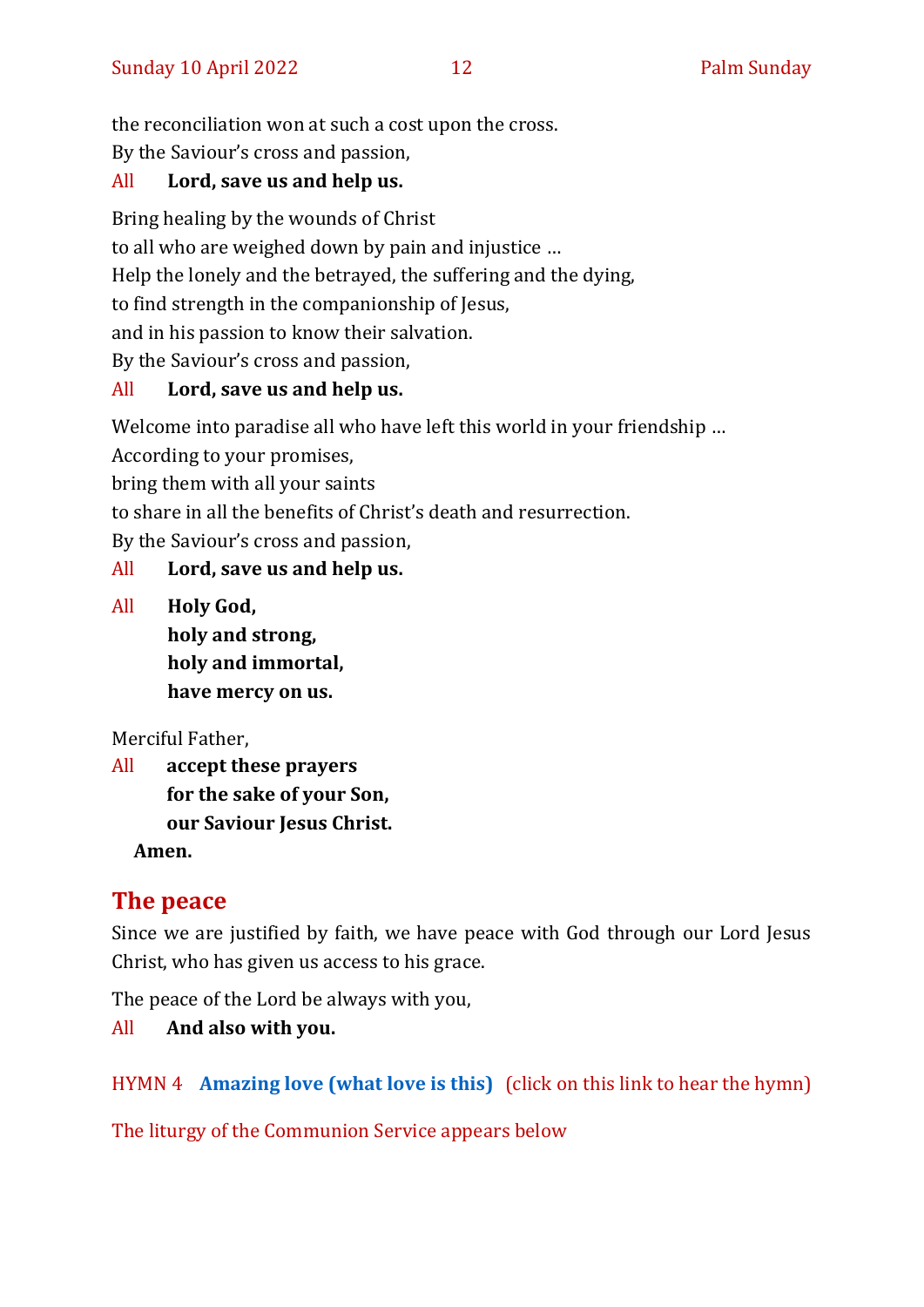# The Dismissal

Christ give you grace to grow in holiness, to deny yourselves, take up your cross, and follow him; and the blessing of God the Almighty: Father, Son, and Holy Spirit, be with you now and remain with you always. All **Amen.**

HYMN 5 **[Alleluia! Alleluia!](https://www.youtube.com/watch?v=LMyuzXPz2_k)** (please click on this link to hear the hymn)

Go in peace to love and serve the Lord.

All **In the name of Christ. Amen.**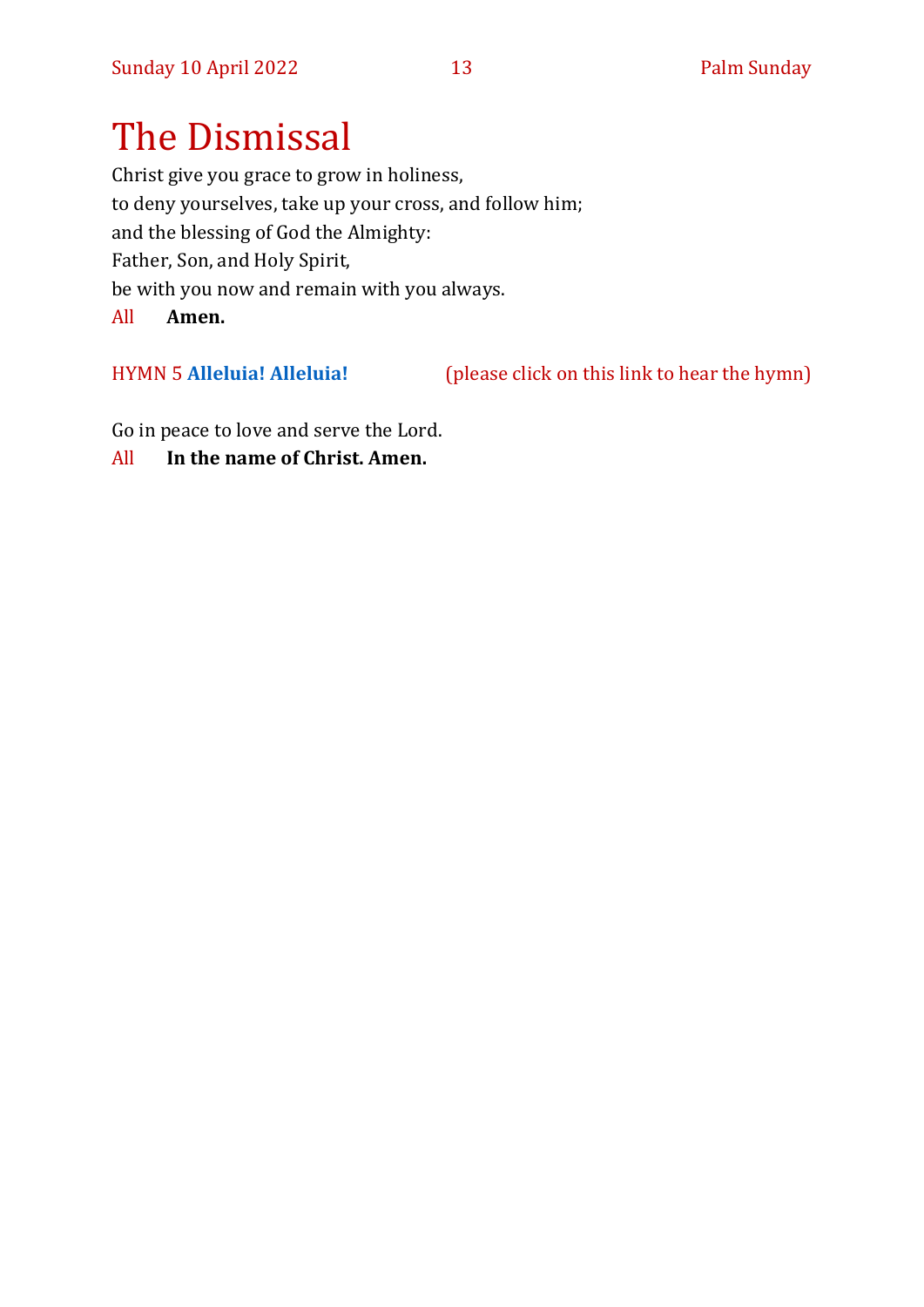# The Liturgy of the Sacrament

## Eucharistic Prayer (prayer E)

The Lord be with you

#### All **and also with you.**

Lift up your hearts.

#### All **We lift them to the Lord.**

Let us give thanks to the Lord our God.

#### All **It is right to give thanks and praise.**

It is indeed right and just, our duty and our salvation, always and everywhere to give you thanks, holy Father, almighty and eternal God, through Jesus Christ our Lord. For as the time of his passion and resurrection draws near the whole world is called to acknowledge his hidden majesty. The power of the life-giving cross reveals the judgement that has come upon the world and the triumph of Christ crucified. He is the victim who dies no more, the Lamb once slain, who lives for ever, our advocate in heaven to plead our cause, exalting us there to join with angels and archangels, for ever praising you and saying:

All **Holy, holy, holy Lord, God of power and might, heaven and earth are full of your glory. Hosanna in the highest. Blessed is he who comes in the name of the Lord. Hosanna in the highest.**

We praise and bless you, loving Father, through Jesus Christ, our Lord; and as we obey his command, send your Holy Spirit, that broken bread and wine outpoured may be for us the body and blood of your dear Son.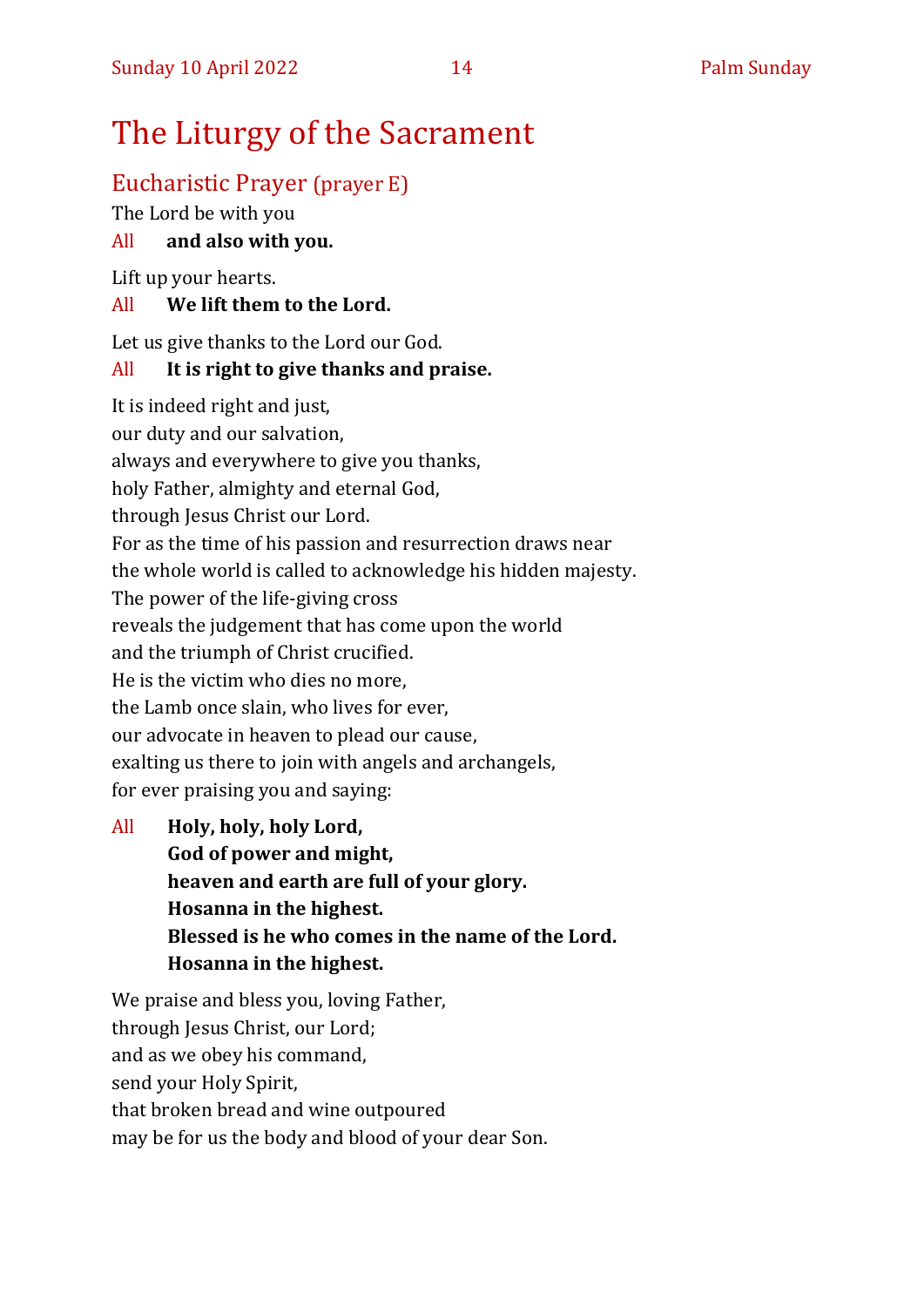On the night before he died he had supper with his friends and, taking bread, he praised you. He broke the bread, gave it to them and said: Take, eat; this is my body which is given for you; do this in remembrance of me.

When supper was ended he took the cup of wine. Again he praised you, gave it to them and said: Drink this, all of you; this is my blood of the new covenant, which is shed for you and for many for the forgiveness of sins. Do this, as often as you drink it, in remembrance of me.

So, Father, we remember all that Jesus did, in him we plead with confidence his sacrifice made once for all upon the cross.

Bringing before you the bread of life and cup of salvation, we proclaim his death and resurrection until he comes in glory.

Great is the mystery of faith:

All **Christ has died. Christ is risen. Christ will come again.**

Lord of all life, help us to work together for that day when your kingdom comes and justice and mercy will be seen in all the earth.

Look with favour on your people, gather us in your loving arms and bring us with all the saints to feast at your table in heaven.

Through Christ, and with Christ, and in Christ, in the unity of the Holy Spirit, all honour and glory are yours, O loving Father, for ever and ever.

All **Amen.**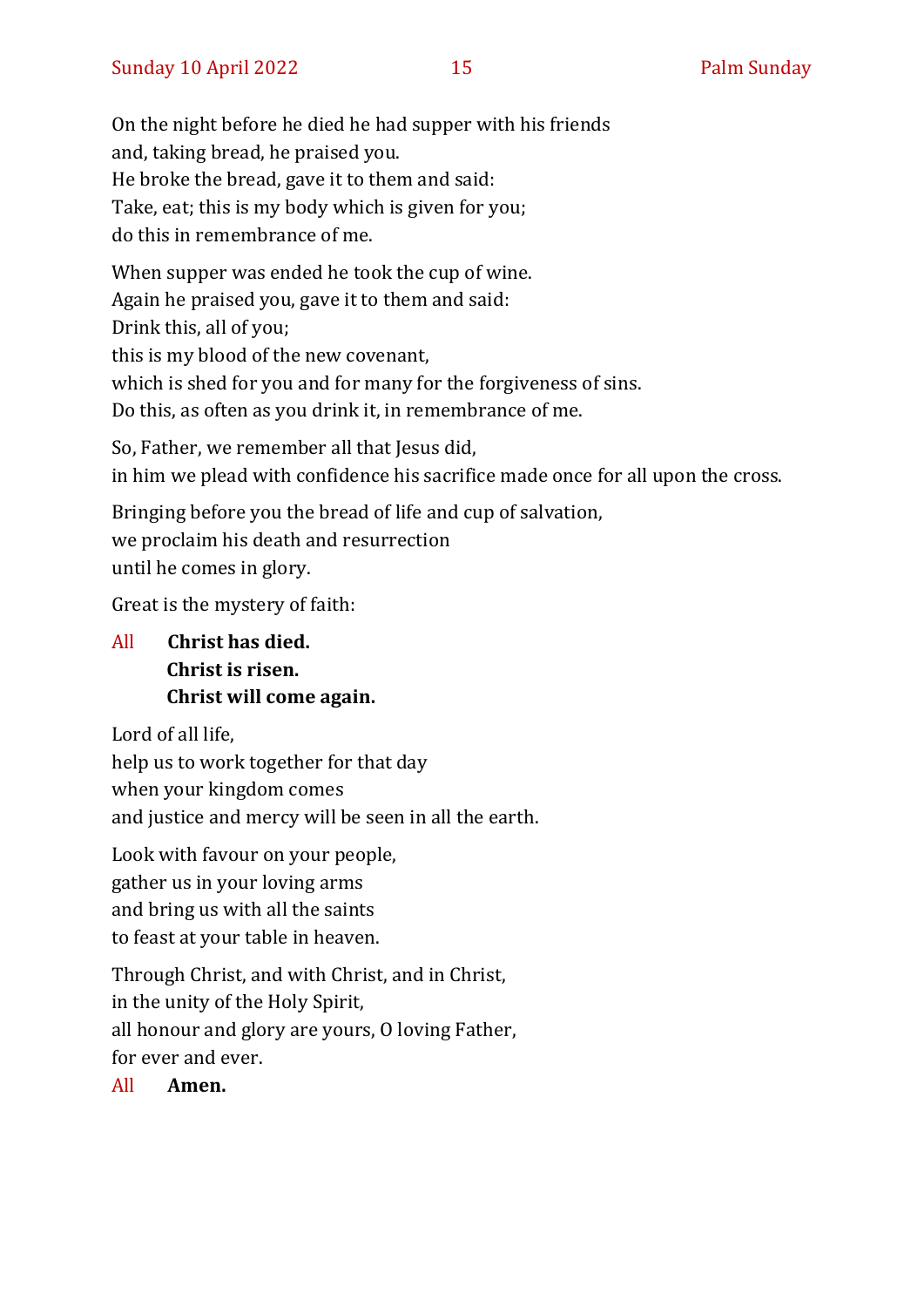### The Lord's Prayer

As our Saviour taught us, so we pray

All **Our Father in heaven, hallowed be your name, your kingdom come, your will be done, on earth as in heaven. Give us today our daily bread. Forgive us our sins as we forgive those who sin against us. Lead us not into temptation but deliver us from evil. For the kingdom, the power,** 

**and the glory are yours now and for ever. Amen.**

## Breaking of the Bread

We break this bread to share in the body of Christ.

- All **Though we are many, we are one body, because we all share in one bread.**
- All **Lamb of God,**

**you take away the sin of the world, have mercy on us.**

**Lamb of God, you take away the sin of the world, have mercy on us.**

**Lamb of God, you take away the sin of the world, grant us peace.**

Draw near with faith. Receive the body of our Lord Jesus Christ which he gave for you, and his blood which he shed for you. Eat and drink in remembrance that he died for you, and feed on him in your hearts by faith with thanksgiving.